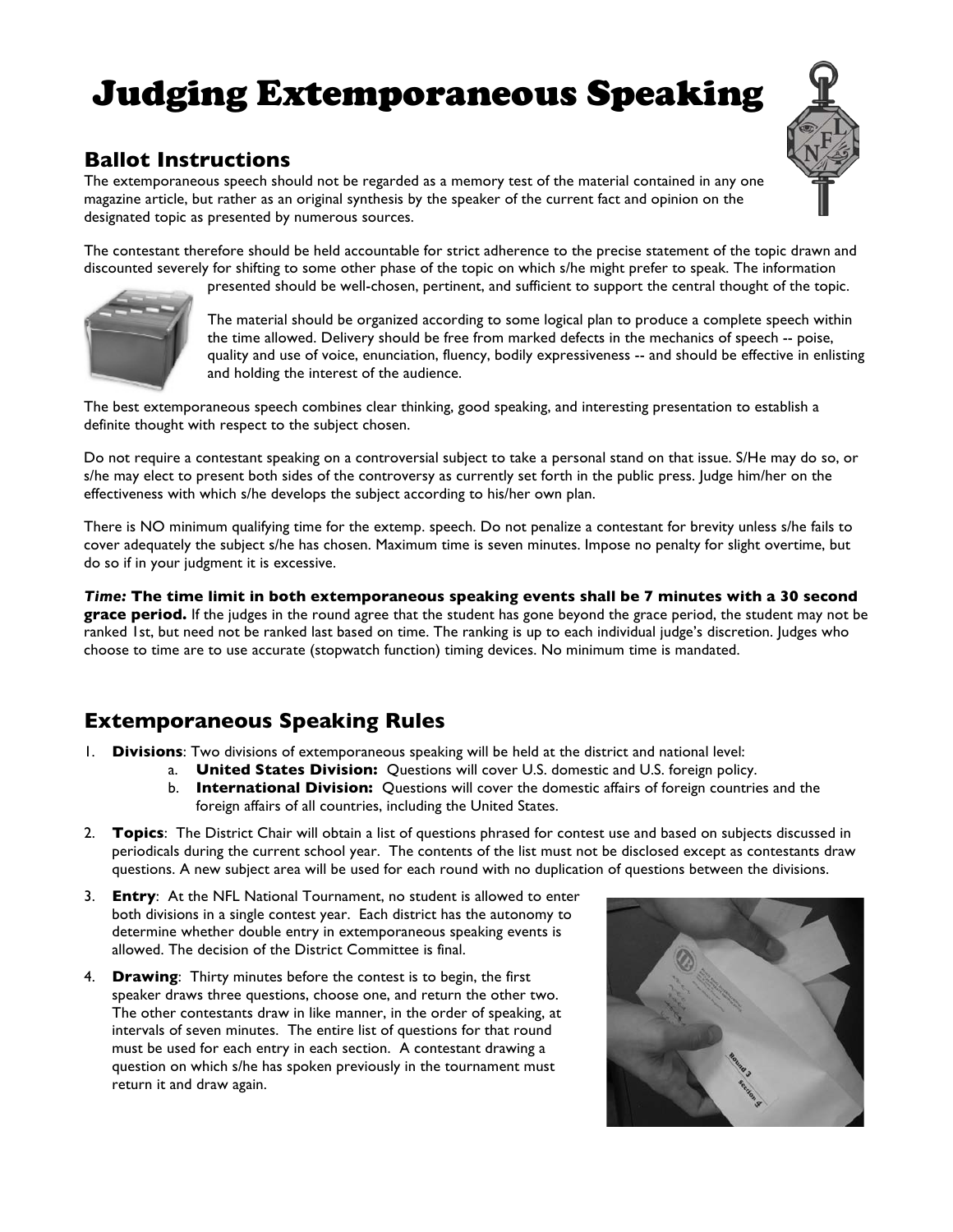- 5. **Preparation**: As soon as a question is chosen, the contestant will prepare a speech without consultation and without references to prepared notes. Students may consult published books, magazines, newspapers and journals or articles, provided:
	- a. They are originals or copies of whole pages (see computer use rules and guidelines for clarification on electronic retrieval allowances).
	- b. Provided those originals or copies are uncut.
	- c. There is no written material on that original or copy other than citation information.
	- d. Topical index without annotation may be present.

No other material will be allowed in the extemp. prep room other than stated above. Extemp. speeches, handbooks, briefs and outlines are prohibited from the extemp. prep room. Underlining or highlighting in extemp. will be allowed if done in only one color on each article or copy. **Please see rules below concerning use of electronic retrieval devices**. Printed copies of information from online computer services may be used. Electronically retrieved evidence used in any NFL Extemp. competition must conform to the citation standard of the Modern Language Association [consult the *MLA Handbook for Writers of Research Papers (7th edition)* or http://owl.english.purdue.edu/owl/resource/747/05/].

- 6. **Notes**: Contestants may make notes during the preparation time, but the use of notes, cards, briefs or other aids is prohibited during the speech.
- 7. **Time**: The time limit in both extemporaneous speaking events is 7 minutes with a 30 second grace period. If the judges in the round agree that the student has gone beyond the grace period, the student may not be ranked 1st, but need not be ranked last based on time. The ranking is up to each individual judge's discretion. Judges who choose to time are to use accurate (stopwatch function) timing devices. No minimum time is mandated.
- 8. **Recuse**: Contestants may not leave the preparation area until dismissed by the Extemp. Proctor. Consultation with any person other than the Extemp. monitor between the time of drawing and time of speaking is prohibited.
- 9. **Cross-Examination**: Each district has the autonomy to determine whether cross-examination will be used in the final round of extemporaneous speaking events at the district tournament. If cross-examination is used, the district must use the national tournament final round format. The decision of the District Committee is final.

## **Extemporaneous Speaking Computer Use Rules and Guidelines**

- A. Extemporaneous Speaking contestants may make use of electronic retrieval devices to store and to retrieve their subject files at all NFL tournaments (district and national). Students can retrieve extemporaneous files to read, but cannot write speeches or organize their thoughts on the computers. **This rule in no way prevents students from still utilizing traditional paper copy files to enable the competitor to successfully compete in Extemporaneous Speaking. The NFL takes no position on which form of file storage is preferable for use at NFL tournaments (district or national).**
- B. The use of electronic retrieval devices at the district competition will be the autonomous decision of each individual district committee.
- C. Electronic retrieval devices are defined as laptop computers, netbooks, iPads, or other portable electronic retrieval equipment. Secondary devices such as flash drives or external hard drives are allowed as well. **Cell phones or smart phones are prohibited from being used while preparing or before speaking at NFL tournaments (district or national).**
- D. **Source Materials:** Students may consult published books, periodical articles, newspaper articles, think tank articles, government reports or journal articles saved on their electronic retrieval device **or present in hard copy form** provided:
	- i. There are no notations made within or on the saved article other than citation information.
	- ii. Any highlighting or underlining of the articles is done in only one color within each article. Bolding, italicizing, or any other manipulation of the original text of sources (other than highlighting or underlining as previously stipulated) is prohibited.
- E. No other source materials will be allowed in the Extemporaneous prep room other than stated above. Pre-written Extemporaneous speeches, handbooks, briefs or outlines are prohibited from the prep room, **whether stored electronically or present in hard copy form.**